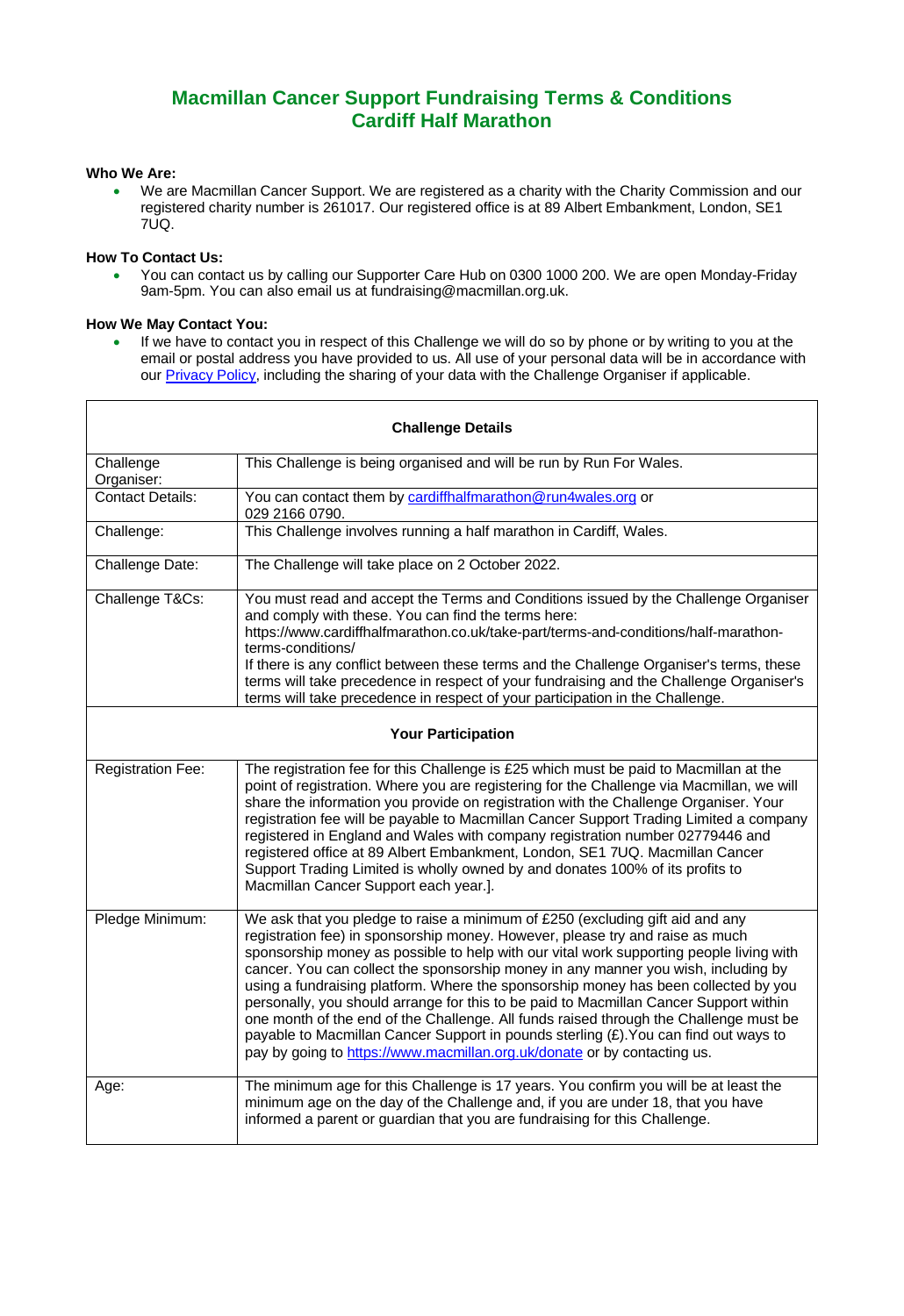## **Changes, Postponement, or Cancellation:**

- **Cancellation by you:** Should you, for whatever reason, make the decision to not take your place in the Challenge, your registration fee will not be refunded. However, if you cannot take part due to a reason such as injury, you may be able to transfer your place in the Challenge. Please contact us to discuss.
- **Cancellation or changes made by the Challenge Organiser:** We have no control over the Challenge. The Challenge Organiser may need to make changes to, postpone, or cancel the Challenge due to an event outside their control. Please see the Challenge Organiser's Terms and Conditions (linked above) for more information. If this happens, we will contact you as soon as possible to let you know. If the Challenge is cancelled or there is a risk of substantial postponement, we will ask if you would like to transfer your registration to a different challenge event. If you do not wish to do so, you may contact us to cancel the contract and request a refund of your registration fee.]]
- **Sponsorship money:** If the Challenge is cancelled (and you don't transfer to another event), or you decide not to participate, you are responsible for contacting your sponsors to inform them that you are no longer taking part and for confirming with them whether they are happy for the money they have donated to still be given to Macmillan. If you are using sponsorship forms for your fundraising, all sponsorship forms and monies collected should be forwarded to us or returned to your sponsors in accordance with their wishes.

## **Our Liability:**

• Macmillan Cancer Support are not the organiser of the Challenge and do not have any responsibility or liability in respect of running the Challenge. Macmillan Cancer Support will not be responsible for injury or illness resulting from your participation or for any damage or losses outside of our control. However, we do not exclude or limit in any way our liability to you where it would be unlawful to do so, which includes liability for death or personal injury caused by our negligence or the negligence of our employees, agents or subcontractors. In addition, if we fail to comply with these terms, we are responsible for loss or damage you suffer that is a foreseeable result of our breaking this contract or our failing to use reasonable care and skill, but we are not responsible for any loss or damage that is not foreseeable. Loss or damage is foreseeable if either it is obvious that it will happen or if, at the time the contract was made, both we and you knew it might happen.

#### **Use of Personal Data:**

- You have provided Macmillan information about you and Macmillan will use and share this data to perform this contract. You understand that it will be necessary for Macmillan to share data with the Challenge Organiser in order for you to participate in this Challenge.
- We do not sell or swap your details with any third parties, except the Challenge Organiser and service companies authorised to act on our behalf in order to carry out our work.
- We will keep your details on our database so we can provide you with the best possible support every time you contact us.

#### **Use of Photos and Videos of the Challenge:**

- You confirm that you are happy for your name and any video footage or photographs taken of you during the Challenge to be used by us and our trading company (Macmillan Cancer Support Trading Ltd) for commercial and fundraising purposes, such as preparing marketing material for future challenges and uploading videos and photographs from the Challenge to social media to promote the Challenge and celebrate the success of our fundraisers. Please let us know if you do not want us to use video footage or photographs of you in this way by contacting us using the details above and including your race (or other similar registration) number so that we can identify you.
- If we would like to use video footage, photographs or other details of your participation in the Challenge for any other marketing purposes, we will only do this with your prior consent. Our case studies team will contact you separately where this is applicable.
- For further information about how we collect and use personal data, please refer to our **Privacy Policy**.

#### **Complaints:**

• Any complaints should be communicated to the Macmillan representative on the Challenge, or, if that is not possible, then in writing to the Macmillan Cancer Support office as soon as possible after the Challenge.

#### **Governing Law:**

• These terms are governed by English law or, if you live in the EU, the law of the country where you live.